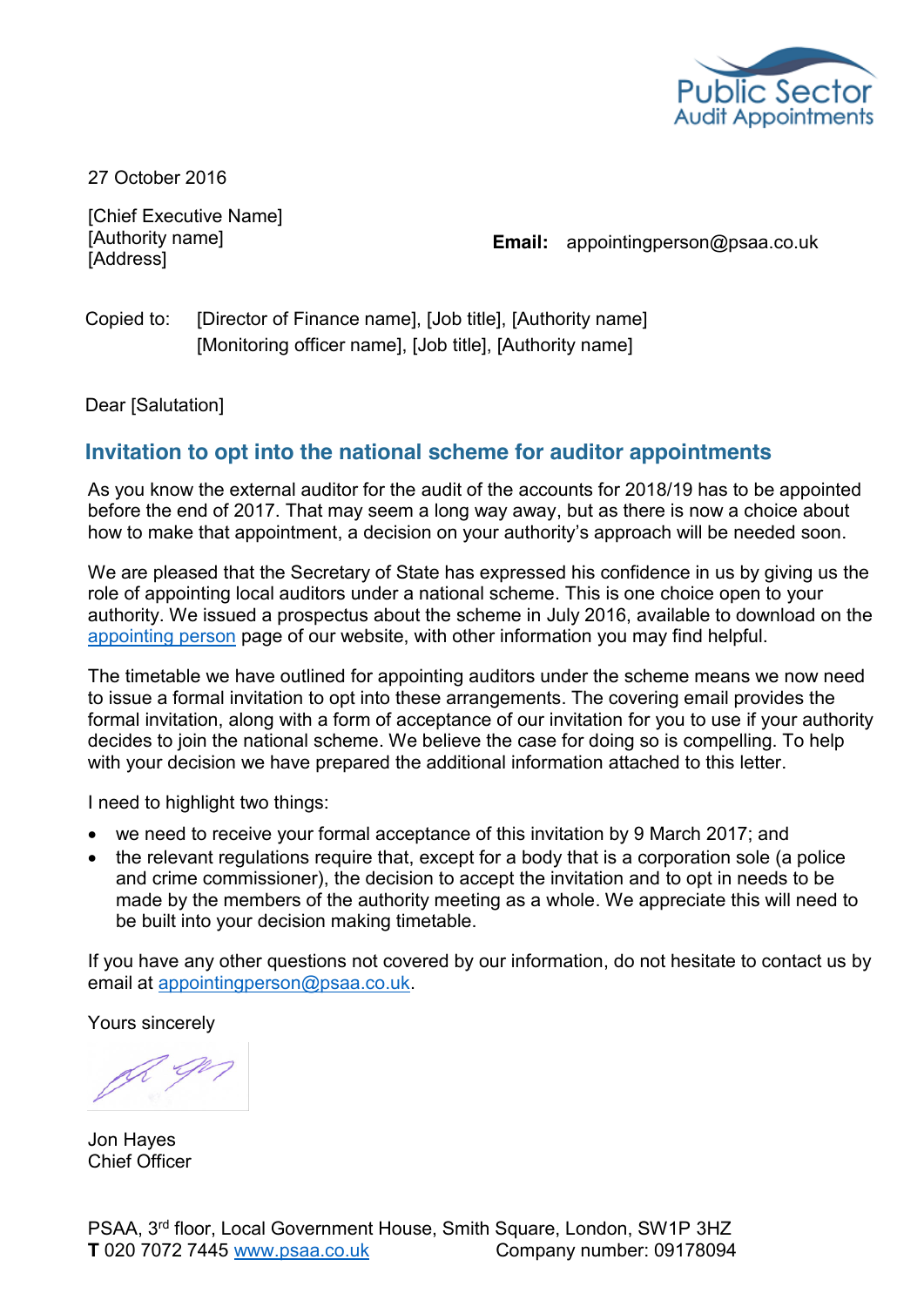# **Appointing an external auditor**

# **Information on the national scheme**

#### **Public Sector Audit Appointments Limited (PSAA)**

We are a not-for-profit company established by the Local Government Association (LGA). We administer the current audit contracts, let by the Audit Commission before it closed.

We have the support of the LGA, which has worked to secure the option for principal local government and police bodies to appoint auditors through a dedicated sector-led national procurement body. We have established an advisory panel, drawn from representative groups of local government and police bodies, to give access to your views on the design and operation of the scheme.

#### **The national scheme for appointing local auditors**

We have been specified by the Secretary of State for Communities and Local Government as the appointing person for principal local government bodies. This means that we will make auditor appointments to principal local government bodies that choose to opt into the national appointment arrangements we will operate for audits of the accounts from 2018/19. These arrangements are sometimes described as the 'sector-led body' option, and our thinking for this scheme was set out in a prospectus circulated to you in July. The prospectus is available on the [appointing person](http://www.psaa.co.uk/supporting-the-transition/appointing-person/) page of our website.

We will appoint an auditor for all opted-in authorities for each of the five financial years beginning from 1 April 2018, unless the Secretary of State chooses to terminate our role as the appointing person beforehand. He or she may only do so after first consulting opted-in authorities and the LGA.

#### **What the appointing person scheme will offer**

We are committed to making sure the national scheme will be an excellent option for auditor appointments for you.

We intend to run the scheme in a way that will save time and resources for local government bodies. We think that a collective procurement, which we will carry out on behalf of all opted-in authorities, will enable us to secure the best prices, keeping the cost of audit as low as possible for the bodies who choose to opt in, without compromising on audit quality.

Our current role means we have a unique experience and understanding of auditor procurement and the local public audit market.

Using the scheme will avoid the need for you to:

- establish an audit panel with independent members;
- manage your own auditor procurement and cover its costs;
- monitor the independence of your appointed auditor for the duration of the appointment;
- deal with the replacement of any auditor if required; and
- manage the contract with your auditor.

Our scheme will endeavour to appoint the same auditors to other opted-in bodies that are involved in formal collaboration or joint working initiatives, if you consider that a common auditor will enhance efficiency and value for money.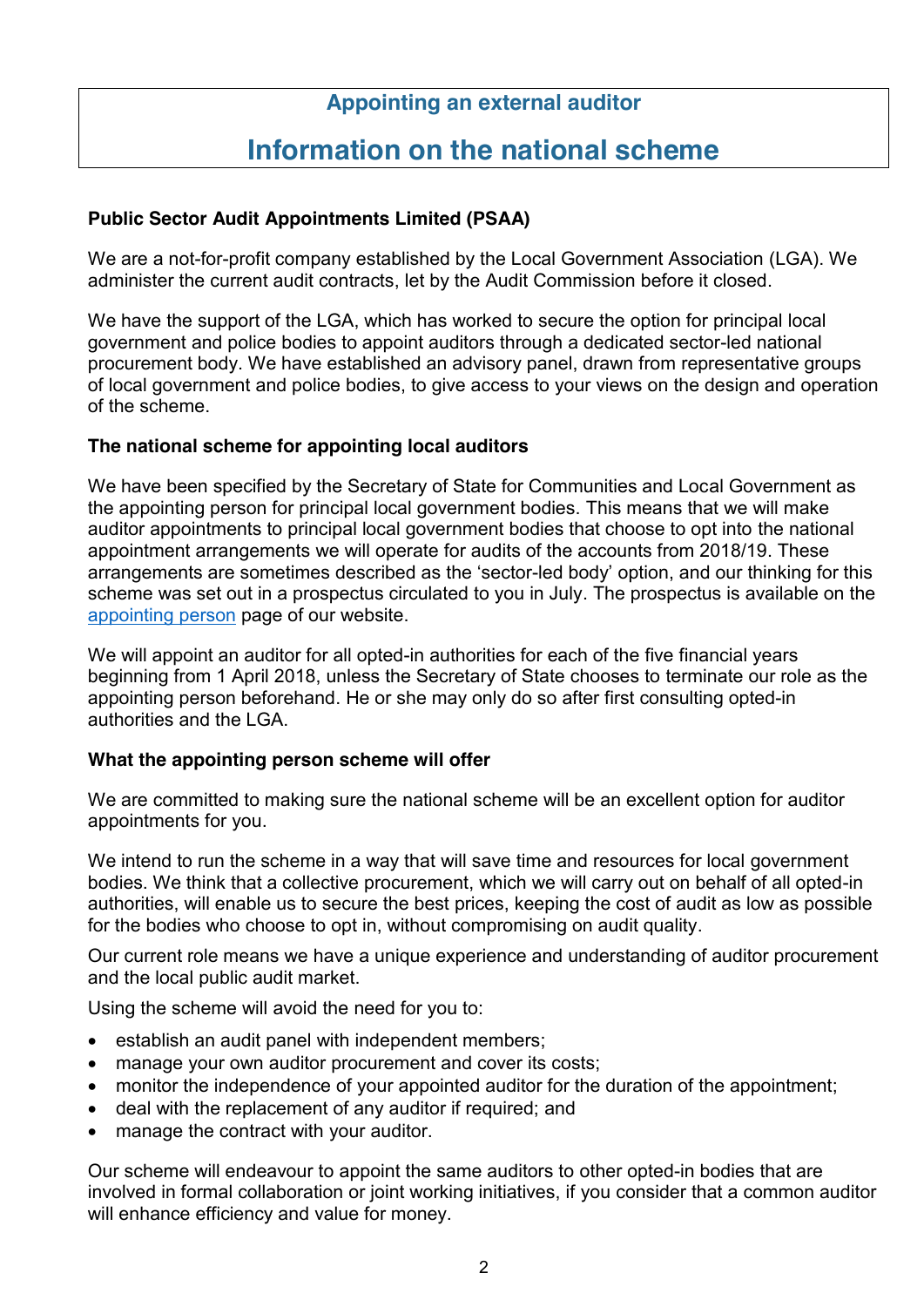We will also try to be flexible about changing your auditor during the five-year appointing period if there is good reason, for example where new joint working arrangements are put in place.

Securing a high level of acceptances to the opt-in invitation will provide the best opportunity for us to achieve the most competitive prices from audit firms. The LGA has previously sought expressions of interest in the appointing person arrangements, and received positive responses from over 270 relevant authorities. We ultimately hope to achieve participation from the vast majority of eligible authorities.

#### **High quality audits**

The Local Audit and Accountability Act 2014 provides that firms must be registered as local public auditors with one of the chartered accountancy institutes acting in the capacity of a Recognised Supervisory Body (RSB). The quality of registered firms' work will be subject to scrutiny by both the RSB and the Financial Reporting Council (FRC), under arrangements set out in the Act.

We will:

- only contract with audit firms that have a proven track record in undertaking public audit work;
- include obligations in relation to maintaining and continuously improving quality in our contract terms and in the quality criteria in our tender evaluation;
- ensure that firms maintain the appropriate registration and will liaise closely with RSBs and the FRC to ensure that any quality concerns are detected at an early stage; and
- take a close interest in your feedback and in the rigour and effectiveness of firms' own quality assurance arrangements.

We will also liaise with the National Audit Office to help ensure that guidance to auditors is updated as necessary.

#### **Procurement strategy**

In developing our procurement strategy for the contracts with audit firms, we will have input from the advisory panel we have established. The panel will assist PSAA in developing arrangements for the national scheme, provide feedback to us on proposals as they develop, and helping us maintain effective channels of communication. We think it is particularly important to understand your preferences and priorities, to ensure we develop a strategy that reflects your needs within the constraints set out in legislation and in professional requirements.

In order to secure the best prices we are minded to let audit contracts:

- $\bullet$  for 5 years;
- in 2 large contract areas nationally, with 3 or 4 contract lots per area, depending on the number of bodies that opt in; and
- to a number of firms in each contract area to help us manage independence issues.

The value of each contract will depend on the prices bid, with the firms offering the best value being awarded larger amounts of work. By having contracts with a number of firms, we will be able to manage issues of independence and avoid dominance of the market by one or two firms. Limiting the national volume of work available to any one firm will encourage competition and ensure the plurality of provision.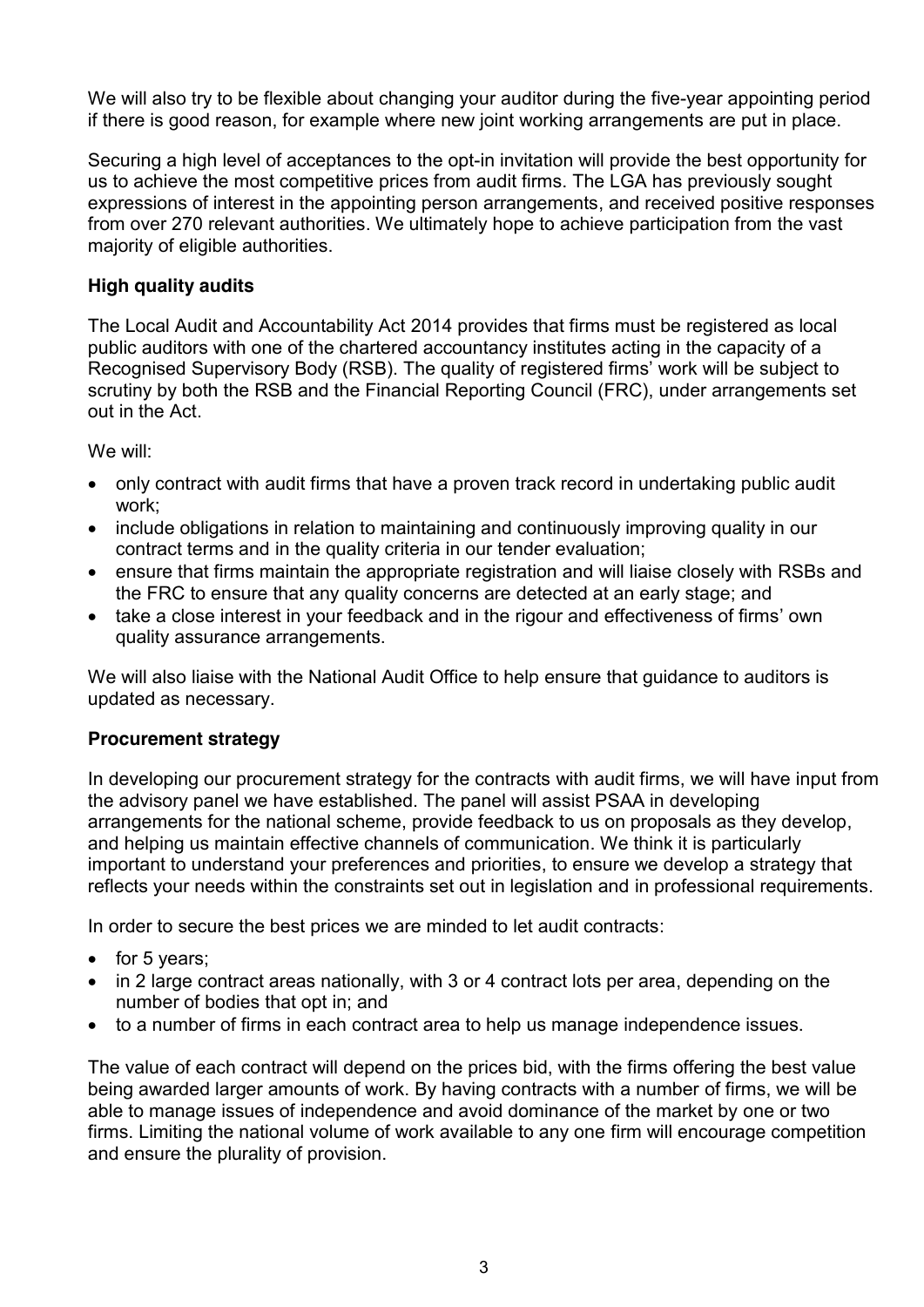#### **Auditor appointments and independence**

Auditors must be independent of the bodies they audit, to enable them to carry out their work with objectivity and credibility, and in a way that commands public confidence.

We plan to take great care to ensure that every auditor appointment passes this test. We will also monitor significant proposals for auditors to carry out consultancy or other non-audit work, to protect the independence of auditor appointments.

We will consult you on the appointment of your auditor, most likely from September 2017. To make the most effective allocation of appointments, it will help us to know about:

- any potential constraints on the appointment of your auditor because of a lack of independence, for example as a result of consultancy work awarded to a particular firm;
- any joint working or collaboration arrangements that you think should influence the appointment; and
- $\bullet$  other local factors you think are relevant to making the appointment.

We will ask you for this information after you have opted in.

Auditor appointments for the audit of the accounts of the 2018/19 financial year must be made by 31 December 2017.

#### **Fee scales**

We will ensure that fee levels are carefully managed by securing competitive prices from firms and by minimising our own costs. Any surplus funds will be returned to scheme members under our articles of association and our memorandum of understanding with the Department for Communities and Local Government and the LGA.

Our costs for setting up and managing the scheme will need to be covered by audit fees. We expect our annual operating costs will be lower than our current costs because we expect to employ a smaller team to manage the scheme. We are intending to fund an element of the costs of establishing the scheme, including the costs of procuring audit contracts, from local government's share of our current deferred income. We think this is appropriate because the new scheme will be available to all relevant principal local government bodies.

PSAA will pool scheme costs and charge fees to audited bodies in accordance with a fair scale of fees which has regard to size, complexity and audit risk, most likely as evidenced by audit fees for 2016/17. Pooling means that everyone in the scheme will benefit from the most competitive prices. Fees will reflect the number of scheme participants – the greater the level of participation, the better the value represented by our scale fees.

Scale fees will be determined by the prices achieved in the auditor procurement that PSAA will need to undertake during the early part of 2017. Contracts are likely to be awarded at the end of June 2017, and at this point the overall cost and therefore the level of fees required will be clear. We expect to consult on the proposed scale of fees in autumn 2017 and to publish the fees applicable for 2018/19 in March 2018.